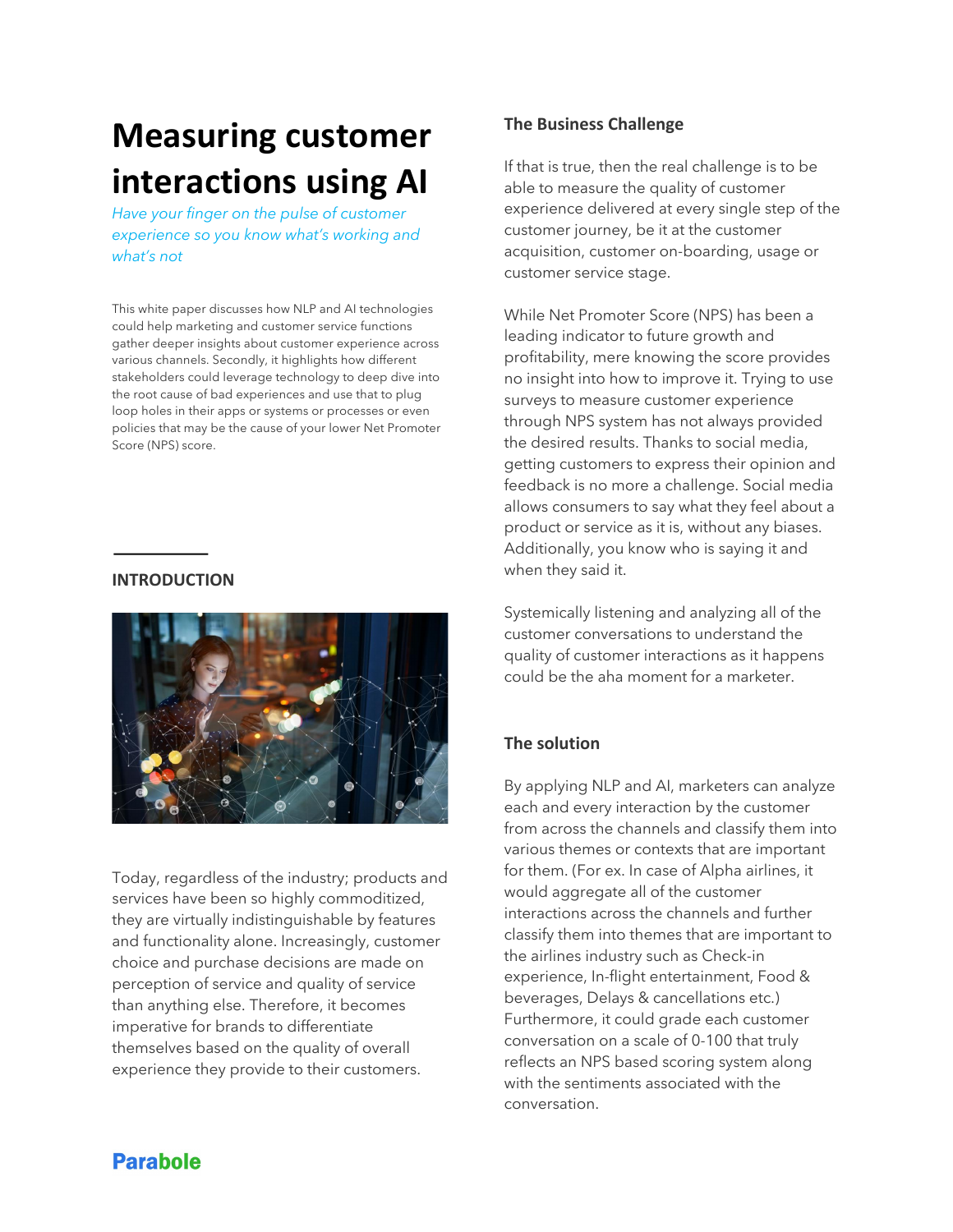Secondly, it could notify the stakeholders who should re-look at the product, policy or processes that are causing such negative customer experience and perform a root-cause analysis.

## **The Benefits**

Benefits are manifold as brands now can have an outside-in view of how their customer feel or think about their service. Apart from showing what's not working it also helps you discover new ideas or features that excites your audience.

Some of these benefits are outlined as below:

# *Discover what are they talking about your brand*

Apart from obvious demographics data, machine assisted analysis of customer conversations highlights themes or issues that keep your customers interested or disgruntled with your brand.

## *Compare how your competition is engaging with their customers*

Social media can be a good source of your competitor's activity with their customers. You could easily analyze their customer base - for e.g. their gender, age, location as well as their interests and affinities. Using that comparison, you could generate ideas that could help in building new target audience for your brand.

## *Instantly notify your teams*

Enable employees to identify trends, respond swiftly to irate customers and measure success.

## **Parabole Social Listening Platform**





## **Conclusion**

CX professionals require voice-of-the-customer (VoC) capabilities to provide an outside-in view of customer experience. Without these capabilities, it is impossible to understand the customer journey, quantify customer sentiments, identify improvement opportunities, and measure the impact of customer experience initiatives. Applying AI and NLP based technologies may have provided a breather…

#### **About Parabole**

Parabole is a Princeton based cognitive analytics company. We specialize in dealing with unstructured information for powering advance analytics applications. *For more info visit: parabole.ai*